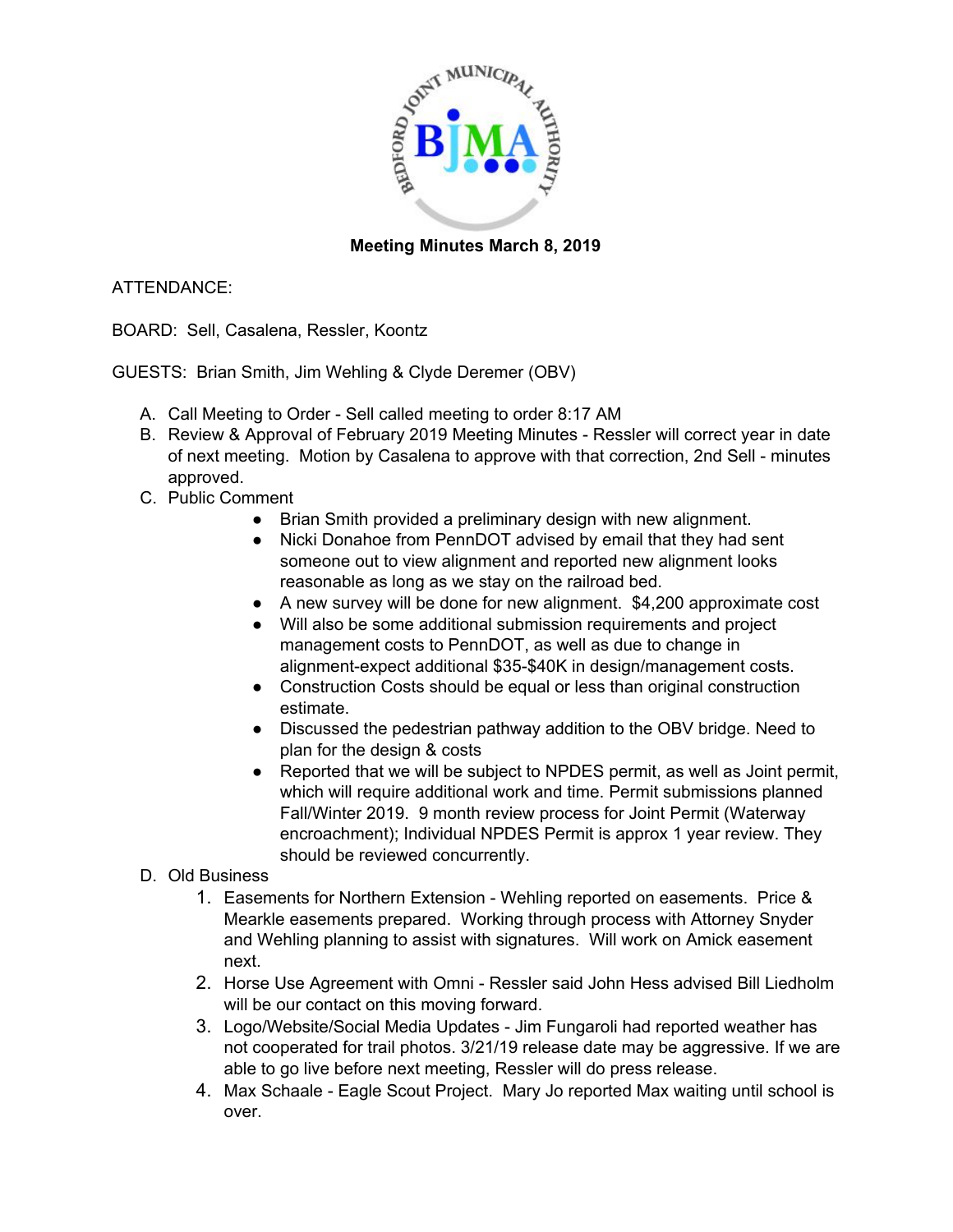- 5. P/S Printing of plaques 11 new plaques submitted for production, expect to be installed before April 1. Wehling to discuss shipping costs with P/S.
- E. New Business
	- 1. Meeting with OBV Board April 11th 6:00 PM Per Clyde will have 30 minutes.
		- Brian Smith / Keller will attend with visual display of new alignment
		- Trail Count info from Brandon Peters Brian Sell will get
		- Bill Leidhold from Omni will be in attendance to share experience
		- April to ask Nicki Donahoe to attend from PennDOT.
		- Fungaroli and Casalena planning to attend from BJMA Board
		- Limit to 6 people total.
- F. Reports of Officers
	- Chairman -
	- Secretary Reminder to complete ethics forms, reported unable to attend the April 12th meeting.
	- Treasurer Brad submitted Treasurer's Report See Attached. Motion by Ressler to accept report and pay bills, 2nd by Casalena.
	- Secretary-Treasurer Will take care of minutes & attend April 12th meeting.

Motion by Koontz to adjourn meeting at 9:20 AM. Next Meeting will be April 12th, 2019 @ 8:15 AM